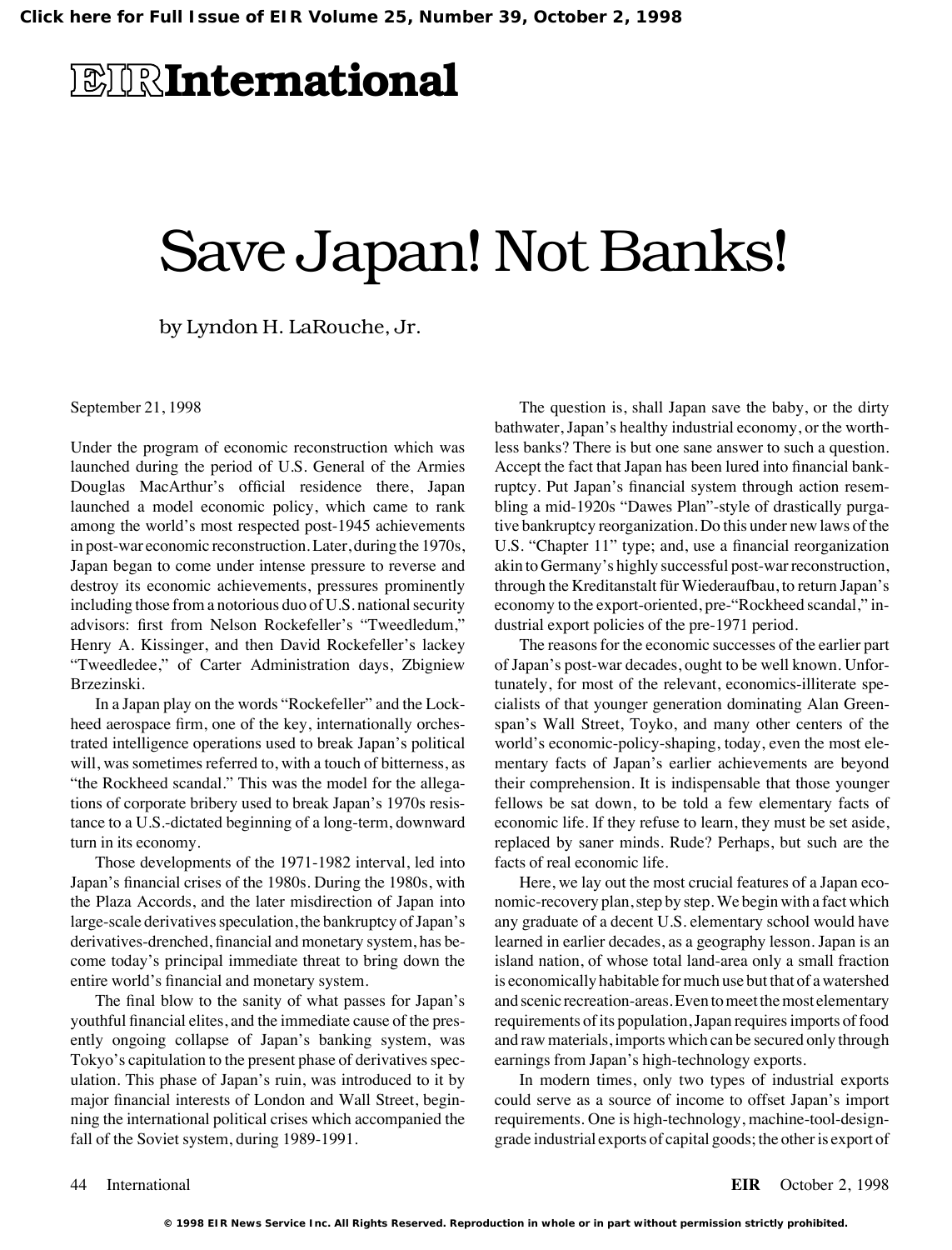heavy engineering capabilities into large-scale infrastructure programs of nations of the world lying, principally, to Japan's south. On both counts, "Go south" is the key to Japan's longterm economic success.

To understand the role of U.S. National Security Advisors Kissinger and Brzezinski in ruining Japan's excellent economy, take two model cases from the 1970s: Iran and Mexico.

In both cases, the growth policy had been based on the concept of oil-for-technology packages. Kissinger and London played the leading roles in shutting down Japan's role in the economic development of Iran; the Carter Administration's Brzezinski, together with the Reagan Administration's advisor Henry Kissinger, played key roles in shutting down Mexico's development plans. As Kissinger's and Brent Scowcroft's notoriously racist population policies (e.g., NSSM-200) of the mid-1970s show, and as the racist population policies of the Trilateral Carter Administration (e.g., Global 2000) also show, the intent, in both cases, was not only to wreck the economic-development prospects of the oil-exporting nation, but, also, to ruin Japan's industrial economy.

In opposition to the exemplary, ruinous demands by the dubious duo of Kissinger and Brzezinski, the best pro-growth policy of Japan was one sometimes described as Japan's vital interest in a "knowledge-intensive export" orientation toward nations, principally, to the South. This meant upscaling the productive technology of Japan's customers, using proven Japan technologies for this purpose. There were often moral flaws within the way in which the "knowledge-intensive export" policy was defined in practice, but, with a bit of fixing, it represents the natural mutual interest of both Japan and its relevant current and prospective trading partners. Very significant, is that this notion of "knowledge-intensive export" was a Japan conception, not, like Tokyo finance's lunatic, suicidal rage for derivatives speculation, something dumped upon it by some shallow-minded U.S. or British "wonk"-pack.

It is an enhanced version of the "knowledge-intensive export" orientation on which we concentrate attention here.

#### **The recovery of Japan**

Japan's late-Nineteenth-Century emergence as the leading industrial nation of Asia, was the result of the success of U.S. President Abraham Lincoln's administration, in defeating the British puppet, the Confederate States of America. That strategic victory, and the 1861-1876 U.S. industrial revolution, which established the U.S. as the world's most powerful, most technologically advanced national economy, persuaded the authors of Japan's Meiji Restoration to adopt the American model. As in the case of post-1877 Germany, and Czar Alexander II's Russia, it was the U.S.A.'s Henry C. Carey, the world's greatest, and most successful, living economist of that time, and Carey's representative, E. Peshine Smith, who led these and related efforts to spread the U.S. agro-industrial model into Europe and Asia.

Until the present outbreak of Japan's banking crisis, the

origin of Japan's greatest misfortunes during this century, has been its recurring alliances with Britain, against the U.S.A. Such an alliance came into the open with the launching of the first Japan war against China, 1894-1895. This grave error in Japan's policy, which included its conquest of Korea, was followed by the de facto British-Japan alliance in the Russo-Japanese war. During this period, until 1945, Japan remained, strategically, either an anti-U.S. ally of London, or, despite Britain's nominal anti-Japan alliance with the U.S.A. during 1941-1945, a British strategic asset, or gambitable pawn, against the U.S. and U.S. China policy in Asia, until the close of World War II. The origin of the war-plan for Japan's December 7, 1941 attack on Pearl Harbor, for example, was as a by-product of a Japan naval alliance with Britain, against the U.S.A., beginning the period immediately following World War I.

Nonetheless, the combined influence of Germany's world leadership in science and the U.S.-modelled industrial development of Germany, upon Japan's science and technology, remained strong. The famed, World War II Japan "Zero" fighter aircraft, was a reflection of the same Riemannian tradition of Prandtl et al. otherwise exhibited in the Peenemunde aerospace programs of the 1930s and 1940s, the same German tradition which later supplied the U.S. its first, post-war success in jet-powered supersonic flight. Similarly, Japan's naval development throughout the late Nineteenth and early Twentieth Centuries, prefigured much of the successes of its post-1945 development of heavy industry.

In Japan, as in all cases of economic development of nation-states, success rests upon a combination of several leading social and economic factors. First, either to prevent, or to break, or at least greatly tame the power of any feudalist landowning class. As the history of modern Europe since France's Louis XI, demonstrates this forcefully, and repeatedly, this anti-Yahoo shift in political power is indispensable for the kinds of social policies, especially in education, needed as preconditions for developing the productive powers of labor.

The type of educational policy which has proven itself fruitful on this account, is a policy of universal education modelled upon the precedents of such European teaching orders as the Augustinians, Franciscans, Brothers of the Common Life, and Oratorians. The successes of these teaching orders supplied the origins of programs of Classical humanist public education later introduced into North America and Europe. The methods of the Brothers of the Common Life and Oratorians are of particular urgency for producing a population which is efficiently competent in the assimilation, development, and application of science and technology. Such educational policies presuppose a corresponding—no Yahoos!—social policy of practice respecting *all* of the nation's family households.

The remaining essentials of a successful economic policy, are to be taken from the lesson-books of U.S. Treasury Secretary Alexander Hamilton and the followers of France's Lazare Carnot. Without the aggressive, centralized development of